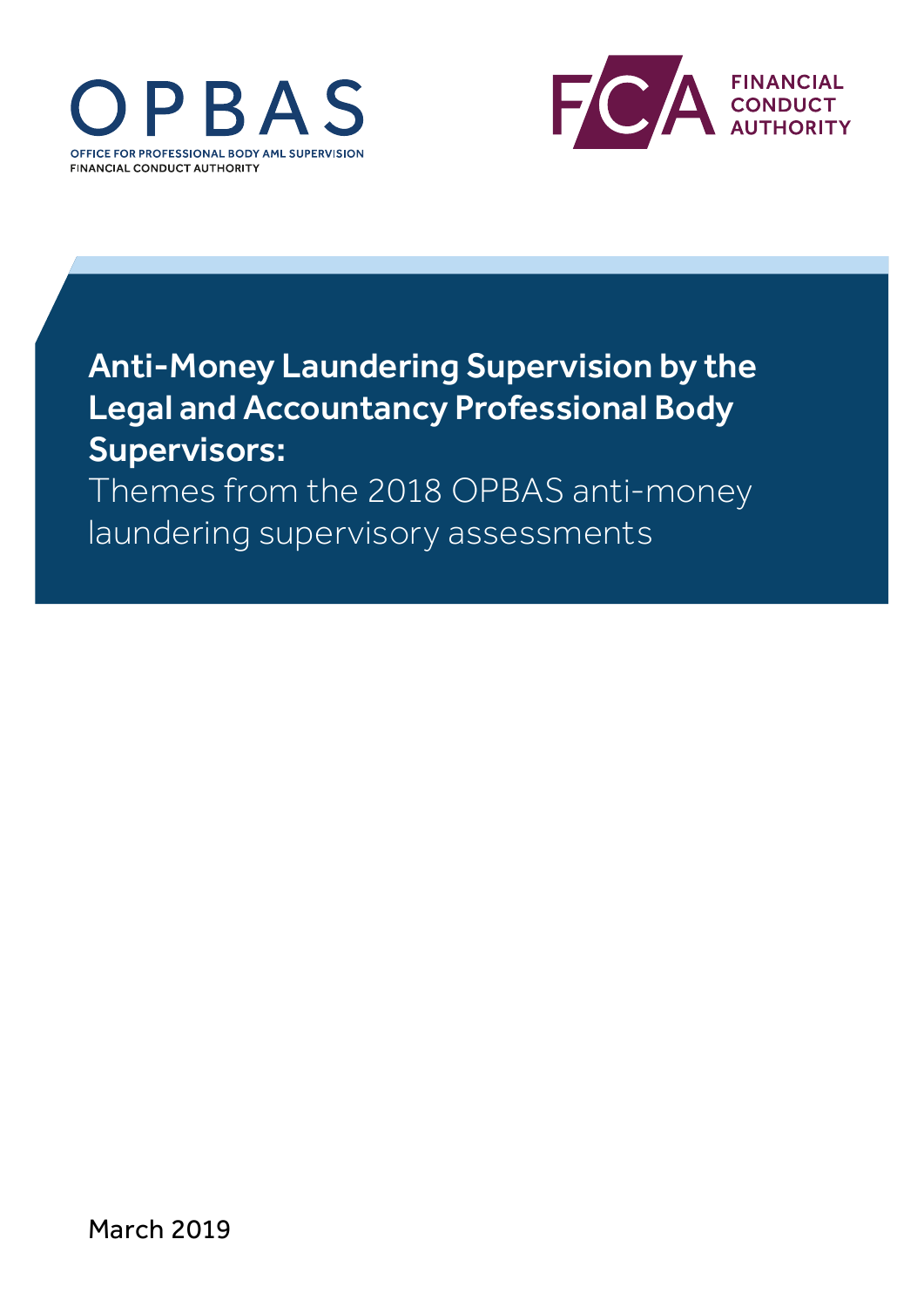

Financial Conduct Authority Themes from the 2018 OPBAS anti-money laundering supervisory assessments

## **Contents**

| 3                    |  |
|----------------------|--|
| 5                    |  |
| 7                    |  |
| 15                   |  |
| <b>Annex 1</b><br>16 |  |
| 18                   |  |
|                      |  |

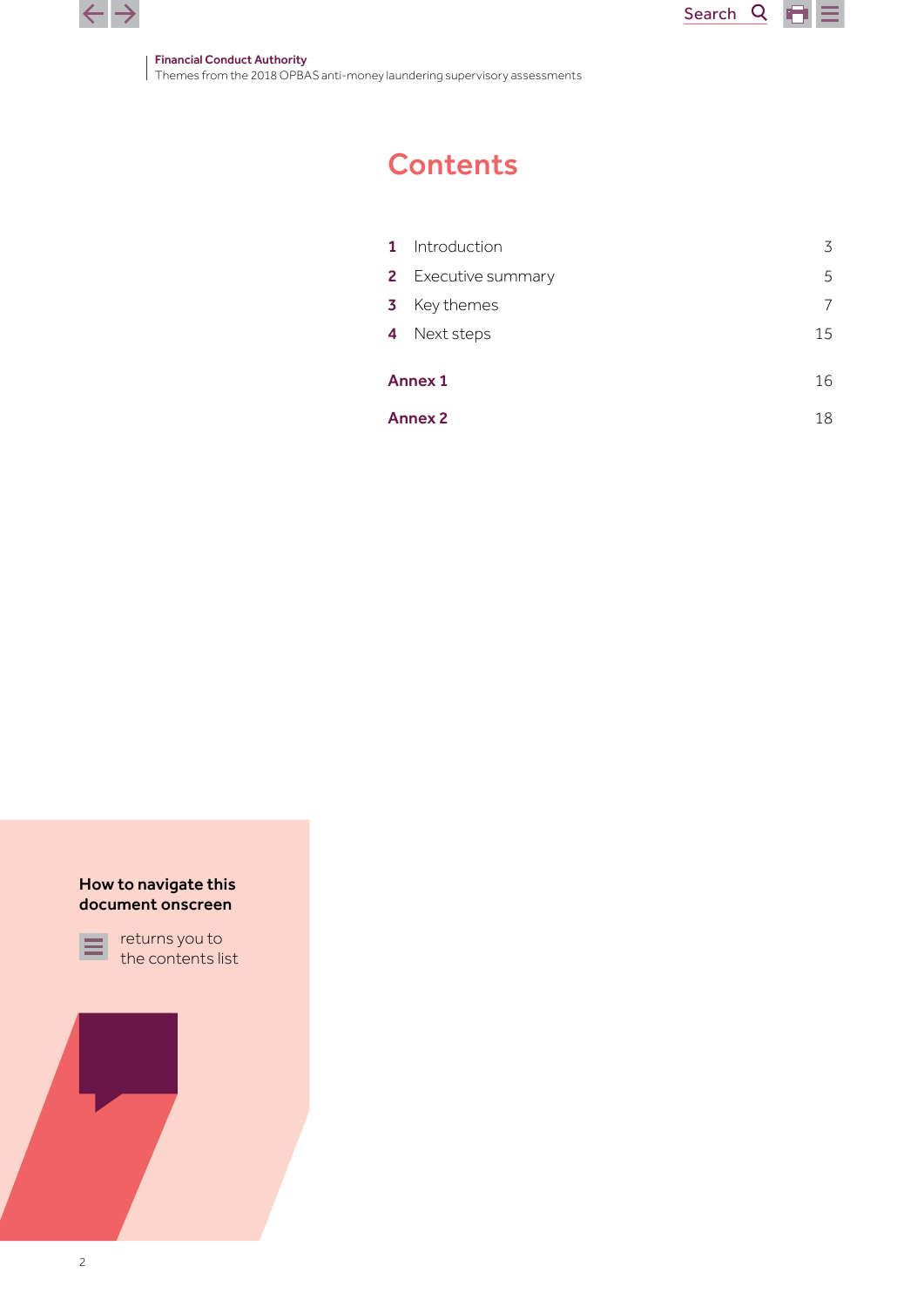<span id="page-2-0"></span>



### 1 Introduction

- 1.1 The accountancy and legal sectors play a pivotal role in delivering and improving professional services to markets and customers. [Office of National Statistics data](https://www.ons.gov.uk/economy/grossdomesticproductgdp/datasets/ukgdpolowlevelaggregates/current) show that in 2018 they contributed over £51 billion to the UK economy, representing 2.5% of the UK's GDP and 2.2% of jobs.
- 1.2 However, lawyers and accountants are also at high risk of enabling money laundering through the UK's financial system. The [National Risk Assessment 2017](https://assets.publishing.service.gov.uk/government/uploads/system/uploads/attachment_data/file/655198/National_risk_assessment_of_money_laundering_and_terrorist_financing_2017_pdf_web.pdf) (NRA) identified (at paragraphs 6.2 and 7.2) that accounting and legal professionals are particularly vulnerable to enabling money laundering and terrorist financing by serious organised crime and other criminals. The NRA explains this is 'due to the credibility and respectability they can convey, helping to distance funds from their illicit source' and 'gain legitimacy'.
- 1.3 The 22 Professional Body Supervisors (PBSs) responsible for anti-money laundering (AML) supervision for the accounting and legal sectors are the first-line supervisory defence against this threat. They are named in [Schedule 1](http://www.legislation.gov.uk/uksi/2017/692/pdfs/uksi_20170692_en.pdf#page=96) of the Money Laundering, Terrorist Financing and Transfer of Funds (information on the Payer) Regulations 2017 (MLRs). They cover a range of services including accountancy, audit, bookkeeping, legal and notarial. They vary in size, scale and resource. We provide a full list at Annex 1.
- 1.4 In December 2018, the [mutual evaluation](https://www.fatf-gafi.org/media/fatf/documents/reports/mer4/MER-United-Kingdom-2018.pdf) of the UK's AML and counter terrorist financing (CTF) measures by the Financial Action Taskforce (FATF) (the MER Report) identified significant inconsistencies between the PBSs and their standards of AML supervision. It highlighted (at paragraph 25) that 'while larger legal, accountancy and TCSP [trust or company service provider] firms understand their money laundering risks and have the resources to mitigate them, the understanding is uneven in these sectors. The multiplicity of supervisors in these sectors does not aid a consistent approach'.
- 1.5 The Government created the Office for Professional Body Anti-Money Laundering Supervision (OPBAS) as part of a wider package of government reforms to strengthen the UK's AML and CTF regime. We are housed within the Financial Conduct Authority (FCA) and became operational on 1 February 2018.
- 1.6 We aim to ensure there is a consistent standard of AML/CTF supervision by PBSs. We also enable PBSs, statutory supervisors (including HM Revenue & Customs and the FCA) and law enforcement agencies to collaborate and share information and intelligence. We do not directly supervise accountancy or legal firms. One of our priorities, following the MER Report, is to continue our efforts 'to address the significant weaknesses in supervision by the 22 legal and accountancy sector supervisors'.
- 1.7 During 2018, we conducted supervisory assessments of each of the 22 PBSs listed in Schedule 1 of the MLRs. We also visited the additional 3 regulatory PBSs with delegated responsibilities for AML supervision to assess how they supervise their members in line with the requirements set out in the MLRs for preventing money laundering and terrorist financing.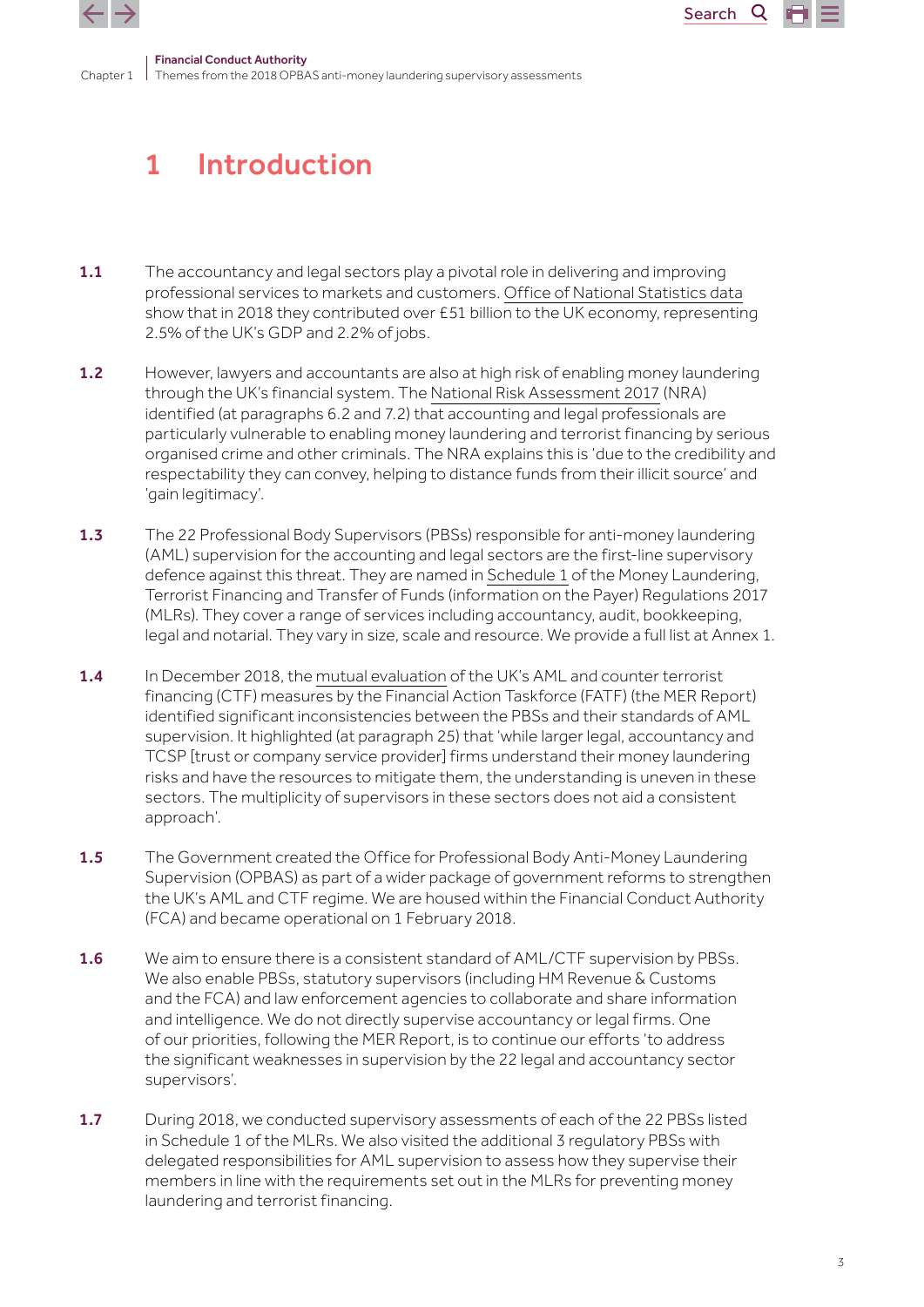

Chapter 1 Themes from the 2018 OPBAS anti-money laundering supervisory assessments Financial Conduct Authority

1.8 The Law Society, the General Council of the Bar and the Chartered Institute of Legal Executives were not assessed on risk-based approach, supervision or enforcement, as they have delegated their AML responsibilities to the Solicitors Regulation Authority, Bar Standards Board and CILEx Regulation respectively.

Search<sub>Q</sub>

- 1.9 Our assessments looked at the 8 key areas set out in the [OPBAS Sourcebook](https://fca.org.uk/publication/opbas/opbas-sourcebook.pdf) for professional body anti-money laundering supervisors (the Sourcebook): Governance, Risk-Based Approach, Supervision, Information Sharing between Supervisors and Public Authorities, Information and Guidance for Members, Staff Competence and Training, Enforcement and Record keeping and Quality Assurance. These are based on the requirements in the MLRs.
- 1.10 This report highlights the key themes from our supervisory assessments of the PBSs alongside data provided by the Treasury.
- **1.11** We prepared this report following our supervisory assessments of all PBSs and it reflects our findings at the time of our visit. We know that PBSs are preparing AML strategies in response to our findings and some have already begun to implement remedial measures. We also recognise strong commitment to improve.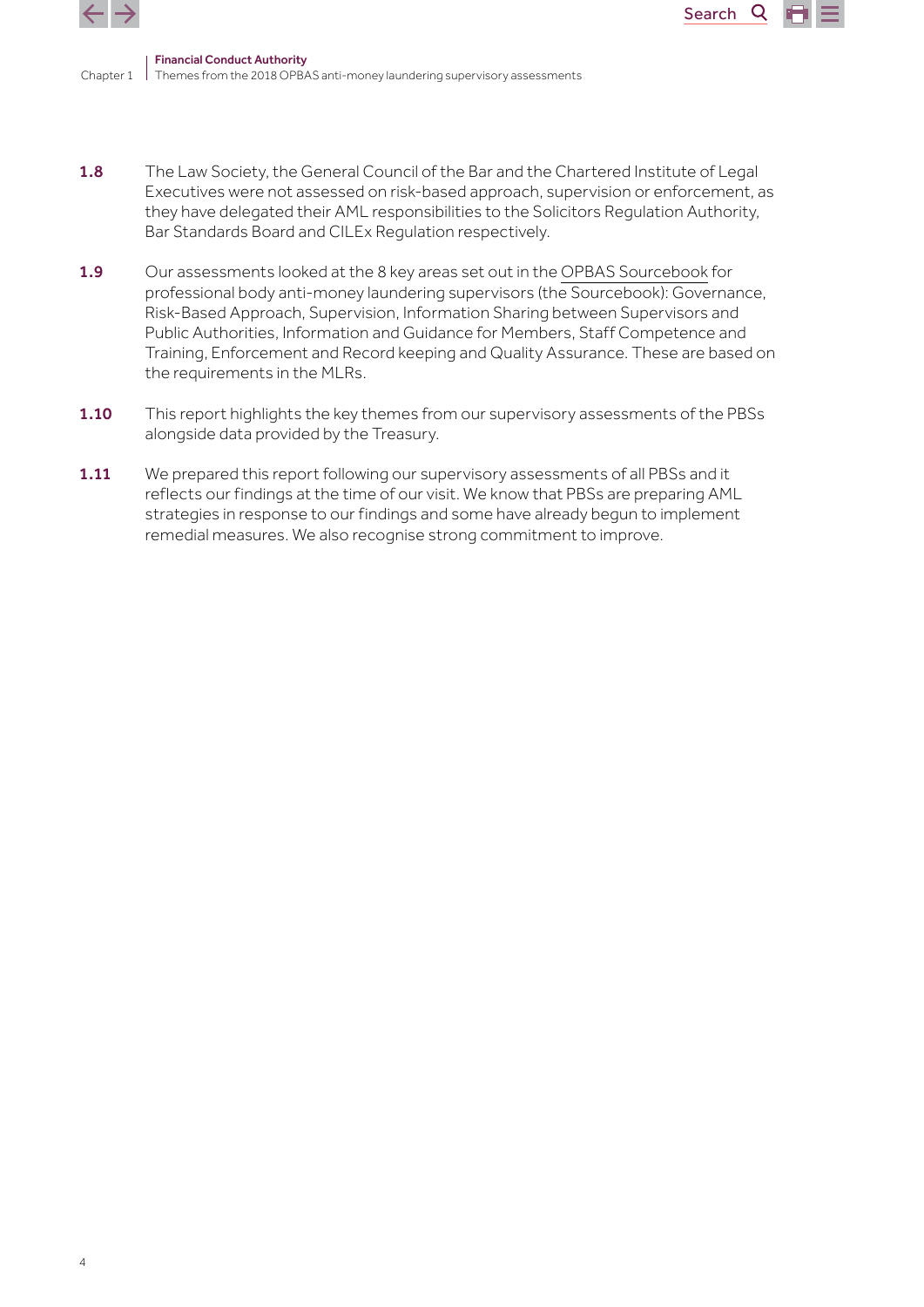<span id="page-4-0"></span>



Chanter 2 Financial Conduct Authority Themes from the 2018 OPBAS anti-money laundering supervisory assessments

## 2 Executive summary

- 2.1 This is the first time we have independently assessed how PBSs carry out their AML/CTF supervisory responsibilities. We have found a variable quality of AML/CTF supervision across the PBSs. The purpose of this report is to provide insight into the key themes from our supervisory assessments of the PBSs and drive improved standards. This executive summary provides an overview of our findings.
- 2.2 Primarily, where PBSs have stated they do not consider there are risks in their sector, they have focussed less on their role and responsibilities as an AML supervisor, and more on their other functions.
- 2.3 We found that 80% of PBSs lacked appropriate governance arrangements, just under half lacking clear accountability and oversight for AML supervision at a senior level. They also had underdeveloped, or neglected, procedures for reporting and escalating potential AML issues. Responsibilities for AML supervision were not always sufficiently independent of the functions that promote membership and advocate for members' interests.
- 2.4 We found that 91% of relevant PBSs were not fully applying a risk-based approach to supervising members with the highest inherent profile of being exposed to money laundering (ML) and terrorist financing (TF) risks through their services, delivery channels, client base or jurisdictional reach. They had varying levels of understanding of ML and TF risks in their sectors. 91% of relevant PBSs had yet to start or were still in the process of collecting all the information they needed to carry out ML/ TF risk profiling of their members. Only one PBS had a well-advanced risk-based approach and could evidence their use of artificial intelligence and data analytics.
- 2.5 We found that 23% of relevant PBSs undertook no form of AML supervision. 18% of relevant PBSs had not fully identified their supervised populations. Where PBSs had identified ML risks, it was not always clear how they used this to direct their supervisory activity. For example, 46% of relevant PBSs linked AML supervision to their practice assurance and/or statutory monitoring programmes. 23% of accountancy PBSs outsourced AML compliance assessments of their members to another PBS or an external third party.
- 2.6 We found that PBSs had inconsistent approaches to *intelligence and information* sharing. 48% of PBSs were members of one or both of the accepted intelligence platforms – Shared Intelligence Service (SIS) and the Financial Crime Information Network (FIN-NET) – but used them rarely. 9% of relevant PBSs failed to identify and report suspicious activity through supervision. 92% of PBSs lacked adequate measures to encourage individuals in their sectors to report breaches of the MLRs, including whistleblowing arrangements. 28% of PBSs did not have resource and/or systems that were secure enough to handle and store sensitive information.
- 2.7 PBSs had a range of **enforcement** tools they could use, but we found that 86% of relevant PBSs preferred to offer support and guidance to members to improve their AML compliance over an extended period rather than issue penalties. One PBS had statutory restrictions on their fining power for AML breaches. 92% of accountancy PBSs expressed concerns about taking robust action if this would damage their ability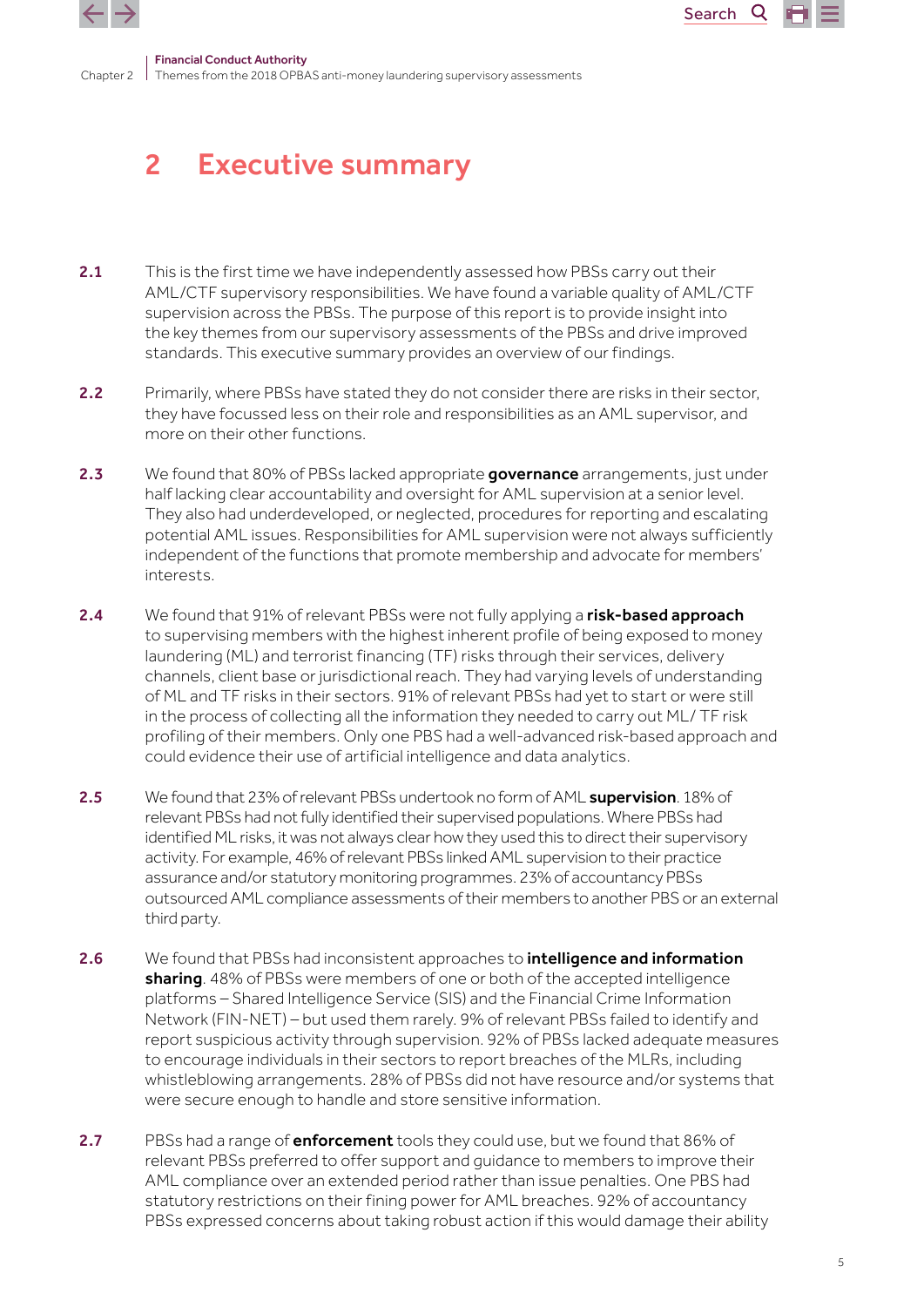



to attract or retain members. Two PBSs produce a publicly available AML annual report setting out their AML supervisory and enforcement activity.

Search

Q

- 2.8 With one exception, we found that PBSs provided information and quidance for members through a combination of conferences, roadshows, online material and newsletters etc.
- 2.9 We found that 80% of PBSs lacked appropriate staff competence and training. Employees in 40% of PBSs were unclear of their internal reporting obligations for suspicious activity, although some PBSs had produced an AML compliance staff handbook as a guide.
- 2.10 We also found that 36% of PBSs lacked sufficient **record keeping** policies and procedures, which meant they did not always record their rationale for decisions. 48% of PBSs lacked formal internal audit or quality assurance procedures.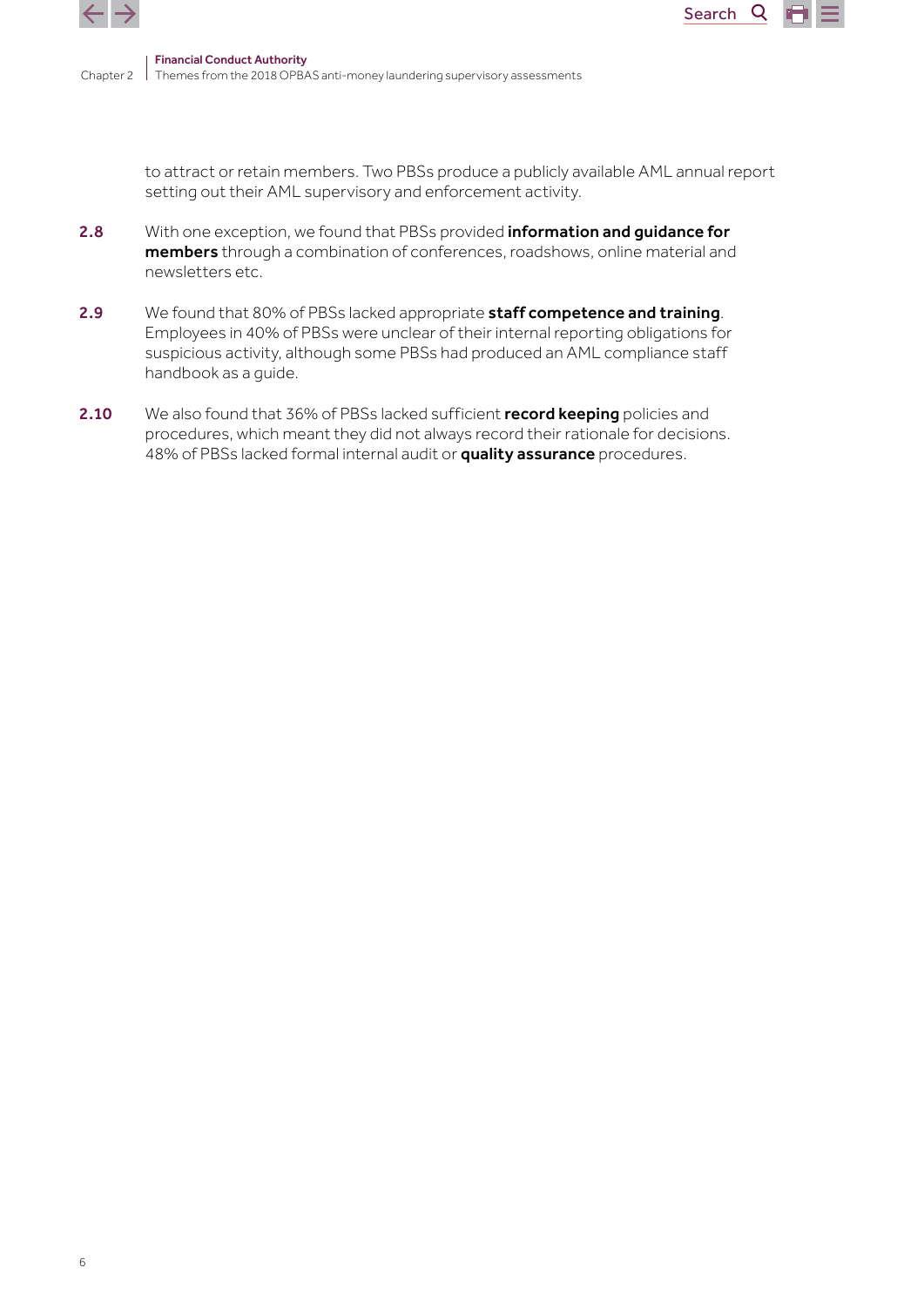<span id="page-6-0"></span>



Chapter 3 Financial Conduct Authority Themes from the 2018 OPBAS anti-money laundering supervisory assessments

## 3 Key themes

### Governance

- 3.1 Requiation 49 of the MLRs requires a PBS to make arrangements to ensure their supervisory functions are exercised independently of any of their other functions and to provide adequate resources to carry out the supervisory functions. Section 3 of the Sourcebook states that PBSs should:
	- clearly allocate responsibility for managing their AML supervisory activity
	- be able to evidence that senior management is actively engaged with their approach to AML supervision
	- have appropriate reporting and escalation arrangements promoting effective decision-making
	- keep their advocacy and regulatory functions separate and ensure they manage conflicts of interest
- 3.2 We found that 80% of PBSs did not have suitable governance arrangements for AML supervision. 44% of PBSs lacked clear accountability for AML supervisory activity and 56% lacked sufficient focus on AML at a senior level. While most had reporting and escalation procedures, these were not always effective or well embedded. For example, 20% of PBSs had insufficient oversight by an internal governing body, resulting in a general lack of awareness of their AML responsibilities, low escalation of AML matters and a cultural lack of focus on the MLRs' requirements. They also lacked clear reporting lines and had overly informal decision-making processes.
- **3.3** Supervisory work and decision-making was not always quality assured and only a few of the PBSs could demonstrate having an internal audit function. 36% of PBSs did not have a consolidated AML policy. 12% of PBSs had not updated their written policies and procedures for AML/CTF compliance following the MLRs 2017. Policies and procedures that had been updated were not always approved through robust governance arrangements.
- 3.4 While PBSs recognised conflict of interests, they did not always address or record them in enough detail to be able to evidence the rationale behind decision-making. Following the [Clementi Review](https://webarchive.nationalarchives.gov.uk/+/http:/www.legal-services-review.org.uk/content/report/report-chap.pdf) of the legal sector in England & Wales, 3 legal PBSs separated their membership and regulatory functions, leading to greater independence between them. However, some legal PBSs did not have appropriate conflict of interest policies and lacked lay representation on internal committees.
- 3.5 62% of accountancy PBSs had some overlap between their advocacy and regulatory functions and we observed several instances where member interests had competing priority with the PBSs' role as an AML supervisor.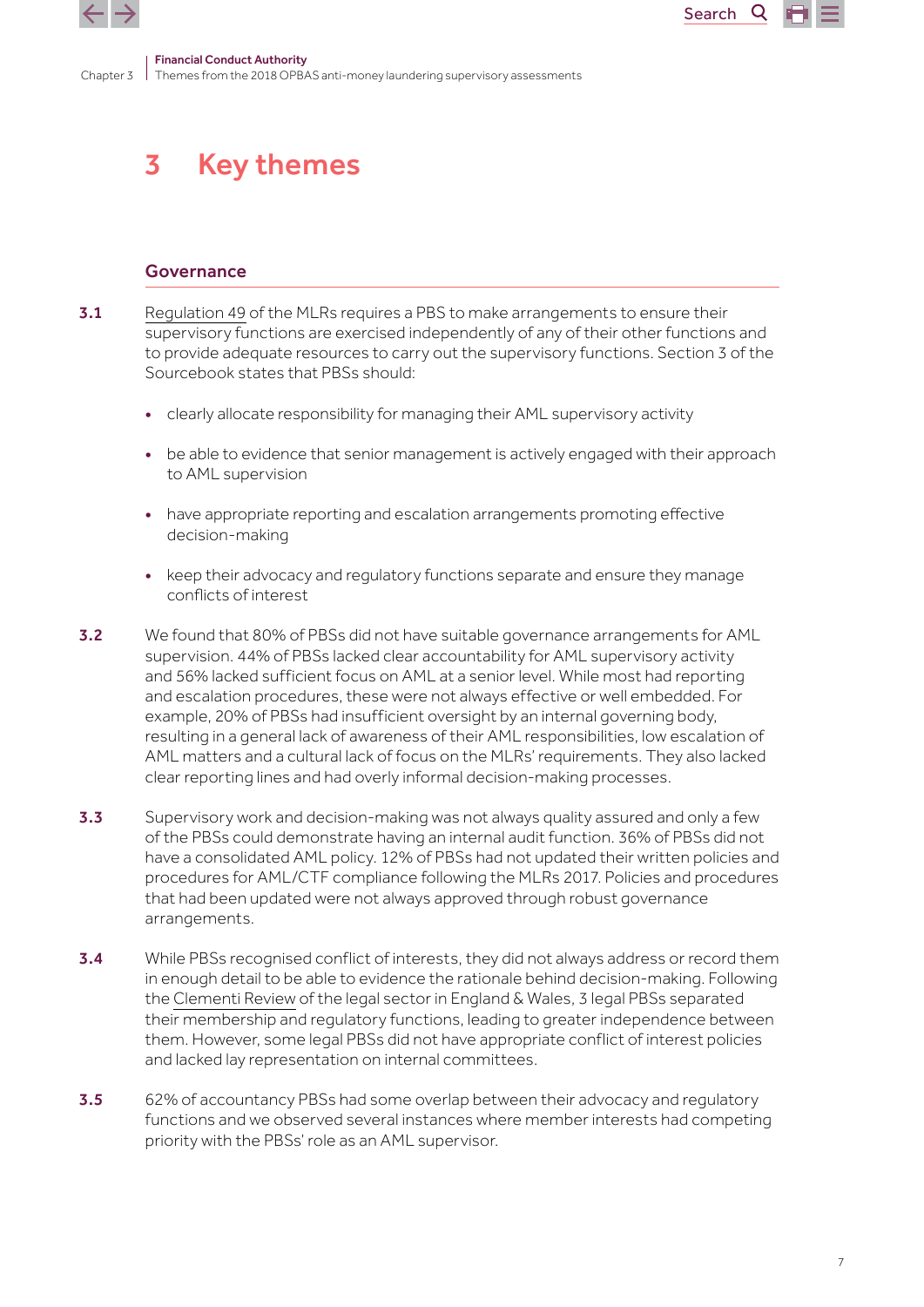$\leftarrow$  7



**3.6** Figure A below illustrates our governance findings for both sectors (see also Annex 2 – Glossary).

### Risk-based approach

- 3.7 PBSs are required to undertake an informed risk assessment under [Regulation 17](http://www.legislation.gov.uk/uksi/2017/692/pdfs/uksi_20170692_en.pdf#page=21) of the MLRs, covering the international and domestic risks of money laundering and terrorist financing in their sector. Section 4 of the Sourcebook states that PBSs should:
	- adopt a risk-based approach, focussing efforts and resources on the highest risks
	- ensure measures to reduce money laundering are proportionate to the risks
	- regularly review the risks to their sector
	- support their members adoption of a risk-based approach
- 3.8 We made findings about the risk-based approach for 95% of relevant PBSs. 91% of relevant PBSs were not fully applying a risk-based approach (as required under the MLRs since 2007). Some equated size/turnover with money laundering risk, with large firms automatically considered higher risk and small firms low risk. 46% of relevant PBSs linked AML to their cycle of practice assurance and/or statutory monitoring, which was not based on inherent money laundering risks, and 32% of relevant PBSs chose visits partly on the basis of geographic convenience.
- 3.9 There was a significant lack of data on the money laundering risks their members are exposed to, such as high-risk jurisdictions, cash based or high-value transactions and acting for politically exposed persons. 91% of relevant PBSs had not fully collected the information they needed to implement a risk-based approach. Since our assessment, 32% of relevant PBSs have introduced a dedicated AML data collection return. One large legal sector supervisor had also adopted data analytics and artificial intelligence to process these data to assess risk with a well-advanced risk-based approach. Remaining PBSs are now working on collating these data. Only 68% of relevant PBSs had completed a written risk assessment of their supervised population and only 40% of relevant PBSs had completed risk profiling their members.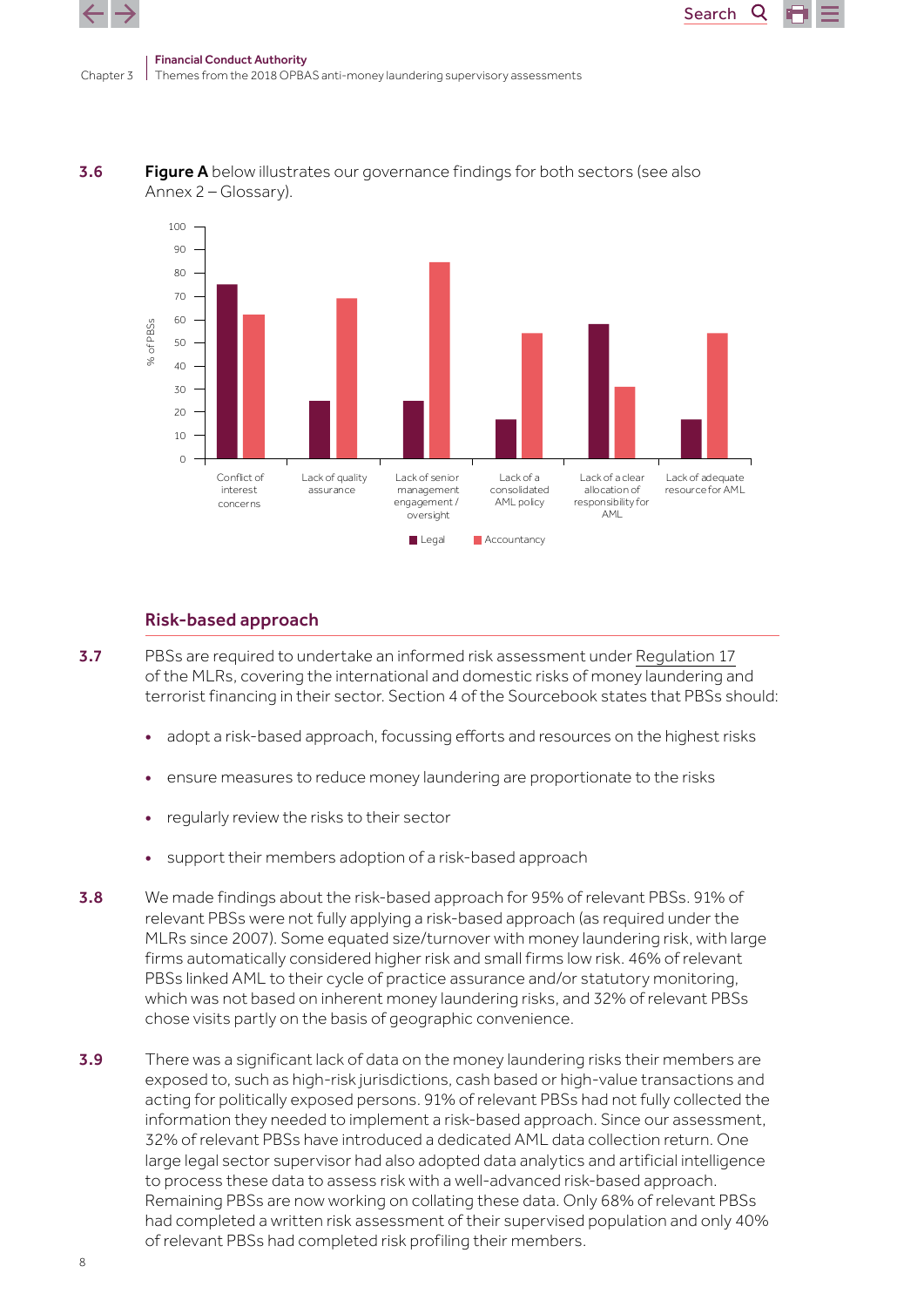

- Chanter<sub>3</sub> Financial Conduct Authority Themes from the 2018 OPBAS anti-money laundering supervisory assessments
- **3.10** PBSs applied clustering inconsistently, for example, by dividing populations into generic categories such as 'firms subject to the MLRs' and did not always use common characteristics and risk factors.
- **3.11** The accountancy PBSs had been piloting the Accountancy Affinity Group (AAG) common risk assessment methodology which provides a numerical score for a riskbased approach. However, the PBSs have had to make changes to the methodology to suit their individual populations.



**3.12** Figure B below illustrates our risk-based approach findings for both sectors.

### Supervision

- 3.13 [Regulation 46](http://www.legislation.gov.uk/uksi/2017/692/pdfs/uksi_20170692_en.pdf#page=53) of the MLRs requires a PBS to effectively monitor their own sector and use the risk profiles they prepare under Regulation 17 to decide the frequency and intensity of on-site and off-site supervision. Section 5 of the Sourcebook states that:
	- PBSs can select members based on risk to target those who pose the greatest risks
	- PBSs should have a number of tools to use when monitoring how adequate members' AML defences are
	- these tools should enable PBSs to compare a member with its peers
	- PBSs should adopt a gatekeeper role when considering whether a member meets the ongoing requirements for continued participation in the profession
- 3.14 We made findings in relation to supervision for 95% of relevant PBSs. 23% of relevant PBSs did not undertake any form of supervision. 18% of relevant PBSs had not yet identified the supervised populations that came under the MLRs.
- 3.15 10% of relevant PBSs undertook proactive supervision. 46% of accountancy PBSs and 44% of relevant legal PBSs integrated AML/CTF assessments into their professional conduct monitoring and/or other statutory monitoring programmes. This was not based on which members posed the highest inherent money laundering risks.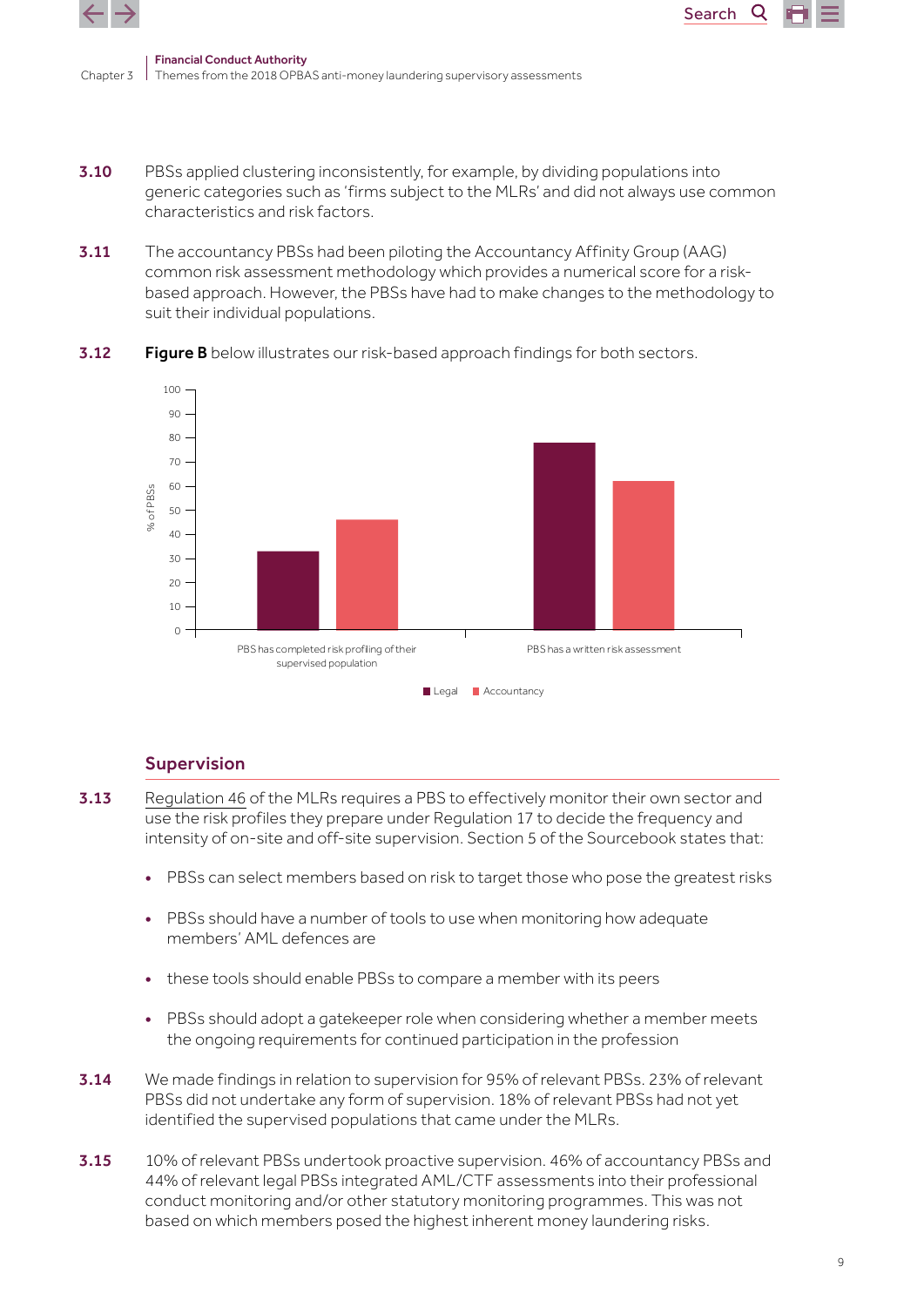

3.16 Of the PBSs conducting supervision, most undertook a combination of desk-based reviews and on-site visits but many had difficulty evidencing how their assessment translated into specific and targeted AML supervisory and monitoring activities. We noted a 'tick box' approach to AML assessments and inconsistent approaches to reporting findings.

Search

Q

- 3.17 23% of accountancy PBSs outsourced AML compliance assessments of their members to another PBS or an external third party and had limited oversight of the provider's activities and quality.
- 3.18 54% of accountancy PBSs and 44% of relevant legal PBSs did not have sufficient supervisory activity, either through lack of resources, structure or focus at senior levels.
- **3.19 Figure C** below illustrates the types of supervision undertaken by relevant PBSs within the last 12 months.



### Information sharing between supervisors and public authorities

- 3.20 [Regulation 46](http://www.legislation.gov.uk/uksi/2017/692/pdfs/uksi_20170692_en.pdf#page=54) of the MLRs requires PBSs to report knowledge or suspicion of money laundering or terrorist financing to the National Crime Agency (NCA). PBSs must also encourage their sector to report breaches of the regulations to it and appoint a person to monitor and manage their compliance with the MLRs. Section 6 of the Sourcebook also outlines that PBSs should:
	- take part in existing information sharing arrangements
	- actively share intelligence with other supervisors and law enforcement about active misconduct investigations
	- participate in inter-organisational sharing arrangements such as SIS and FIN-NET
	- nominate a single point of contact (SPOC) to manage their obligations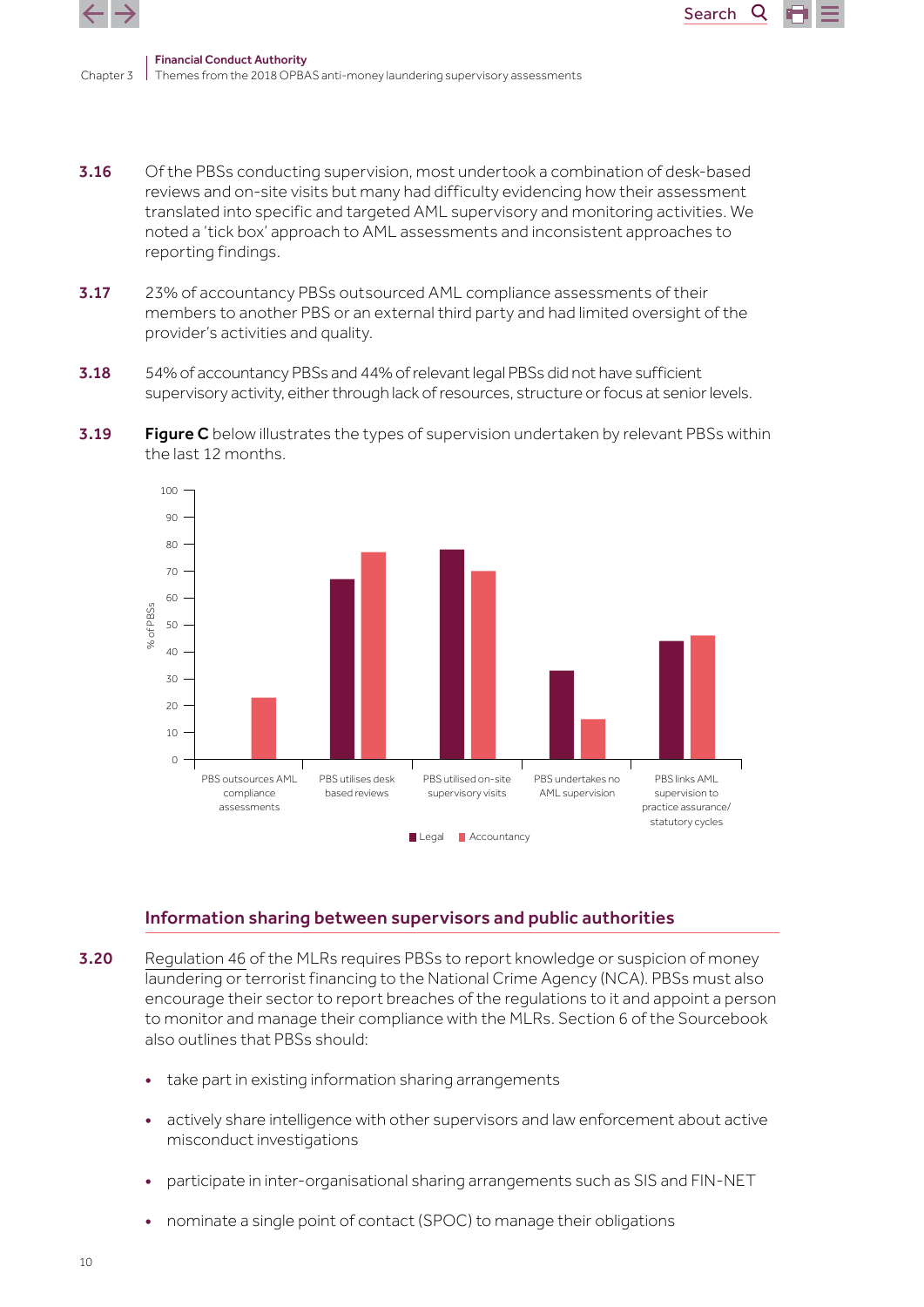



- have arrangements to handle disclosures from whistleblowers
- 3.21 We made findings relating to the information and intelligence-sharing systems for 96% of PBSs. Except for the largest legal supervisors, PBSs generally lacked appropriate resource to deal with intelligence. 9% of relevant PBSs failed to identify and report suspicious activity through supervision. 28% of PBSs lacked secure systems on which to keep intelligence.

Search

Q

- **3.22** PBSs have also questioned the value of intelligence-sharing systems. Many of them were not using appropriate platforms to enable sensitive information to be pooled and accessed. As at February 2018, 40% of PBSs were members of SIS and/or FIN– NET, rising to 48% over the course of 2018. Two PBSs are now trialling SIS, with more interested. Since 2017, PBSs' searches on SIS have increased by 7% over a comparable period.
- **3.23** We are working closely with stakeholders and the PBSs to improve their intelligencesharing capabilities. The accountancy sector had less proactive engagement with the NCA and other law enforcement agencies than the legal sector. Since September 2018, selected accountancy PBSs have been part of the intelligence Expert Working Group, established by OPBAS and the NCA, to discuss real-life intelligence on an anonymous basis and develop typologies for the sector.
- 3.24 We made findings specific to whistleblowing procedures for 92% of PBSs. Of the 92%, we found that 36% of PBSs had policies with inadequate protection for anonymity and 56% of PBSs had no whistleblowing policy at the time of our assessment. We noted a fundamental lack of understanding of the requirement to protect the anonymity of whistleblowers. There was also little appreciation for the need to encourage external parties to whistle blow. There was a greater awareness of the need to encourage staff to report to their firms, and for PBSs' own staff to report.
- **3.25 Figure D** below illustrates our intelligence and information sharing findings for both sectors (see also Annex 2 – Glossary).

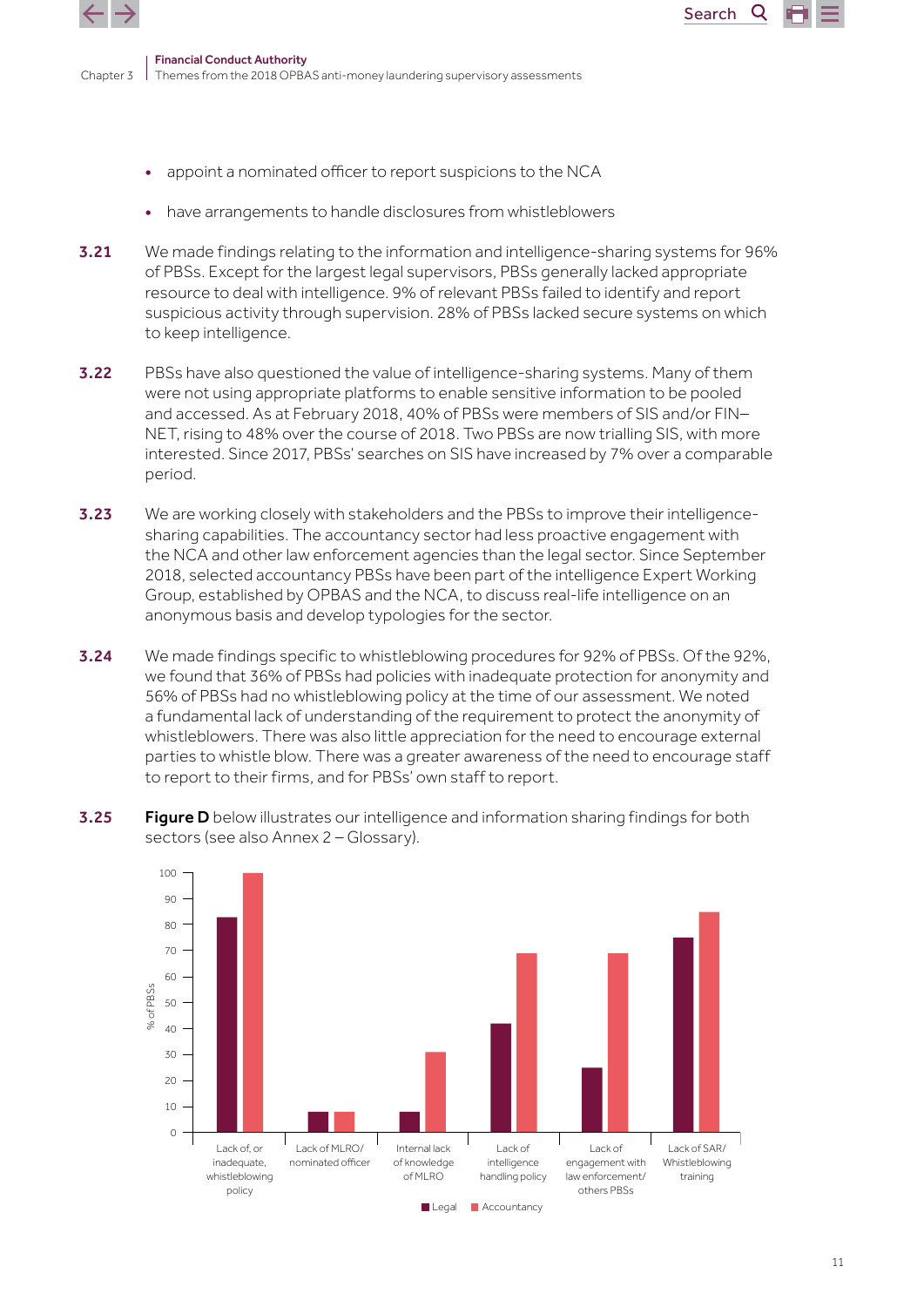

#### Enforcement

- 3.26 [Regulation 49](http://www.legislation.gov.uk/uksi/2017/692/pdfs/uksi_20170692_en.pdf#page=56) of the MLRs requires a PBS to make arrangements to ensure that members are liable to effective, proportionate and dissuasive disciplinary action. Section 9 of the Sourcebook further states that PBSs should:
	- be ready and able to take appropriate action where members have failed to meet their obligations
	- have sufficient information gathering and investigative powers to effectively monitor and assess compliance

Search<sub>Q</sub>

- seek to remove the benefits of non-compliance and deter future non-compliance
- make enforcement action related to AML non-compliance public
- **3.27** We made findings relating to enforcement for 82% of relevant PBSs. All but one of the relevant PBSs had a range of enforcement tools, but only 50% of relevant PBSs had issued AML specific fines in 2017-18. 86% of relevant PBSs expressed that they would rather offer support and guidance to members to improve their AML compliance over an extended period rather than issue penalties.
- 3.28 92% of accountancy PBSs expressed concern about losing members to other bodies or the unregulated sector if they are robust in their enforcement.
- 3.29 Two legal sector PBSs effectively intervene to close-down firms where there is the risk of harm to consumers, but may not always publish the reasons. More generally, PBSs are reluctant to publish enforcement outcomes.
- **3.30** Two PBSs had produced a publicly available AML report for their boards, setting out their AML supervisory activity, key performance indicators, specific risks in their sector and actions taken.

#### Information and guidance for members

- **3.31** [Regulation 47](http://www.legislation.gov.uk/uksi/2017/692/pdfs/uksi_20170692_en.pdf#page=54) of the MLRs reguires PBSs to make up to date information on money laundering and terrorist financing available to members in any way they decide is appropriate. PBSs are also required to include information from sources considered relevant to their sector. Section 7 of the Sourcebook states that PBSs should:
	- provide information to members about the money laundering risks faced by their membership, to consider how best to pass this information on, and how to balance giving practical assistance to members with the need to protect sensitive information and intelligence
	- give guidance to their members on how to meet their high level legal obligations in AML
- **3.32** We made findings relating to AML guidance for members in 16% of PBSs. All but one of the PBSs directly provided AML guidance to their members. The larger legal PBSs held dedicated AML conferences and generally most PBSs provided roadshows, online material, annual conferences, newsletters and practice notes.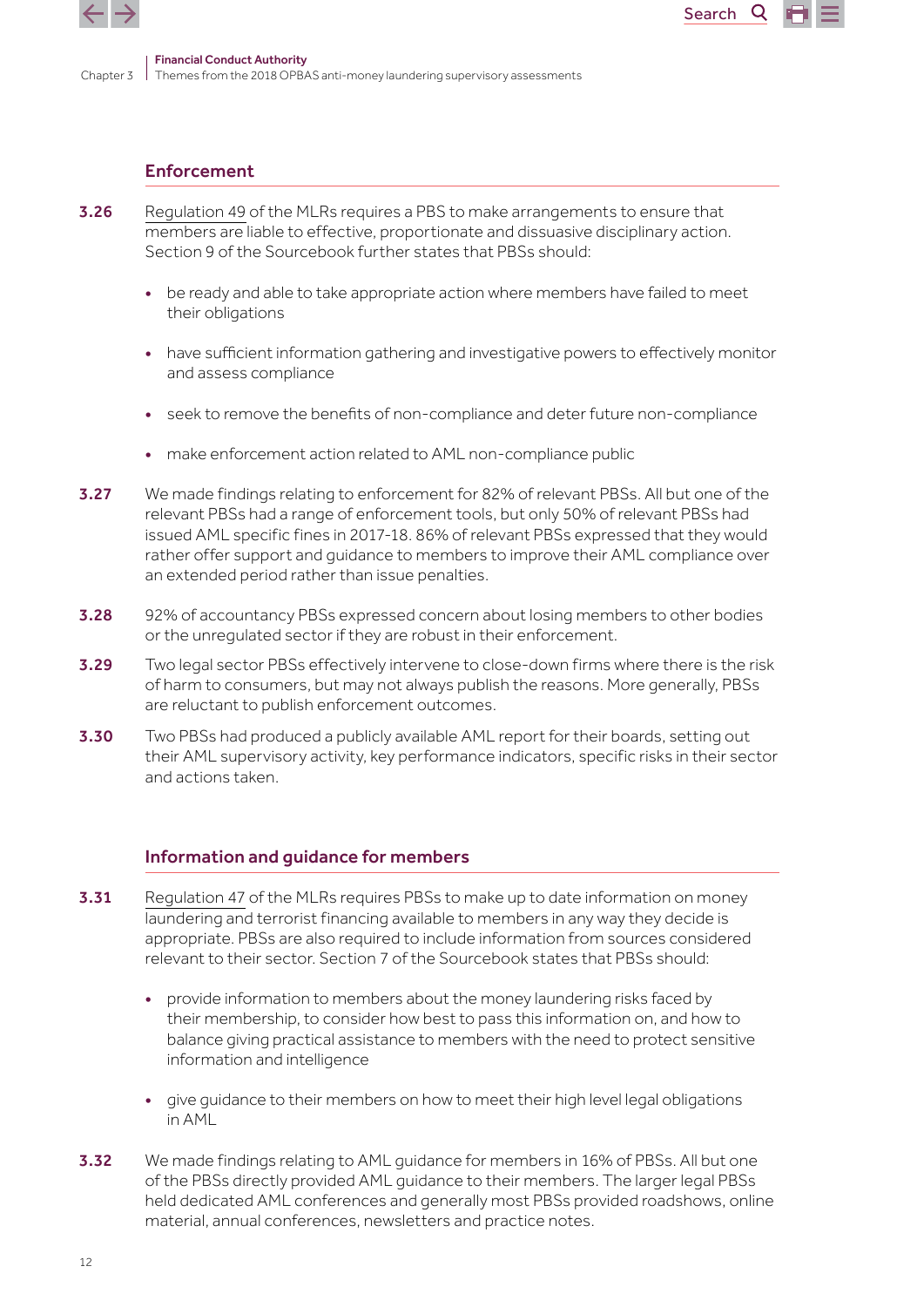



Search

Q



### Staff competence and training

- 3.34 [Regulation 49](http://www.legislation.gov.uk/uksi/2017/692/pdfs/uksi_20170692_en.pdf#page=56) of the MLRs requires a PBS to employ people with appropriate qualifications, integrity and professional skills to carry out the supervised functions. Section 8 of the Sourcebook states that PBSs should:
	- take steps to ensure their staff are equipped to take decisions on whether members' policies, controls and procedures are appropriate
	- judge each case on its merits
	- provide ongoing professional development and consider if formal AML qualifications are appropriate
- 3.35 We made findings relating to staff competence and training for 80% of PBSs where there was no ongoing and/or mandatory staff training on AML and/or whistleblowing.
- **3.36** We noted a general lack of structured AML internal training and few training policies and records, particularly for suspicious activity reporting and handling whistleblowing intelligence. We also found that staff in 40% of PBSs were unclear about internal reporting obligations for suspicious activity.
- **3.37** Some PBSs had produced an AML compliance staff handbook which gave details of the organisation's policies and procedures to meet its AML supervisory obligations.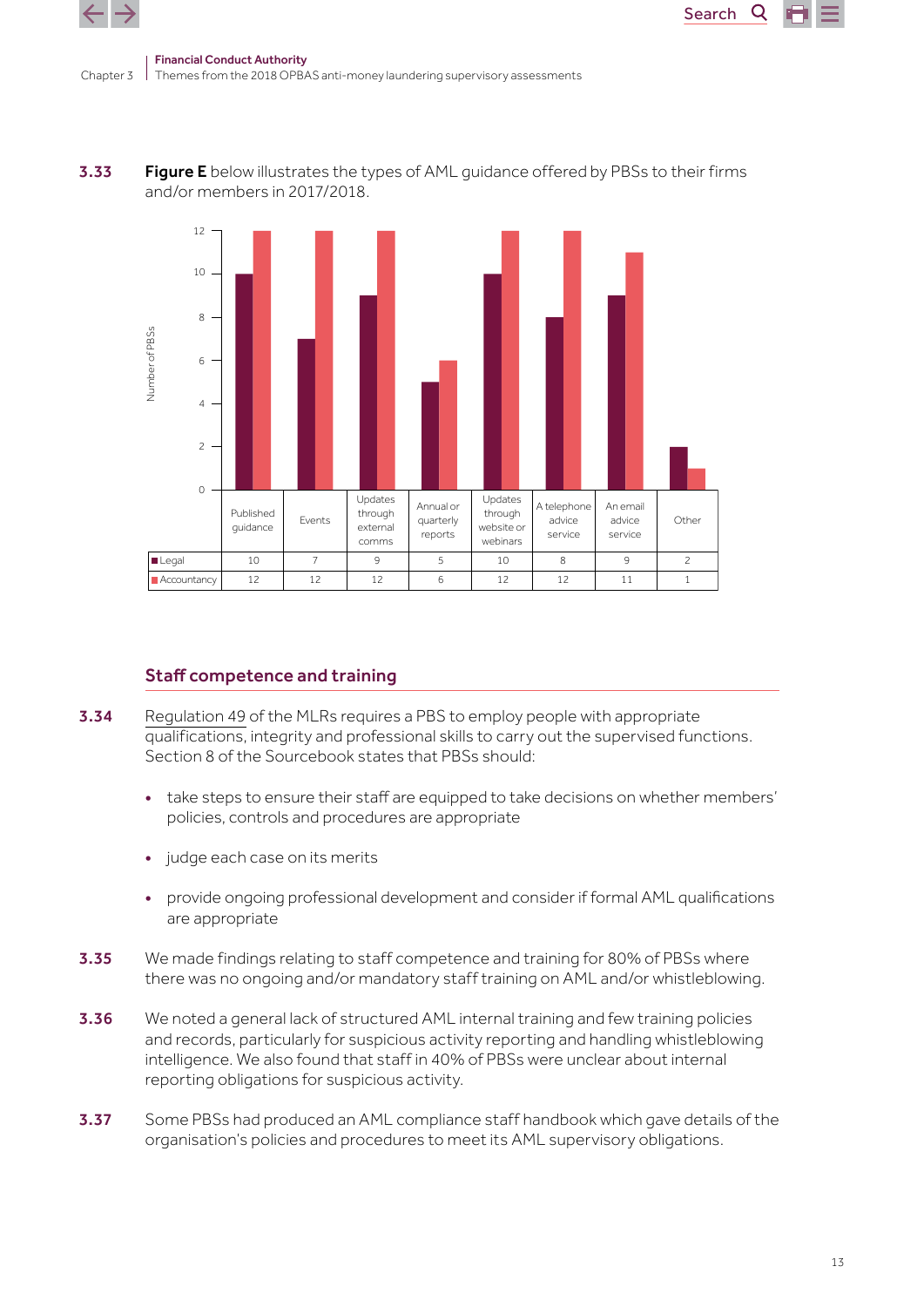

### Record keeping and quality assurance

- 3.38 [Regulation 46](http://www.legislation.gov.uk/uksi/2017/692/pdfs/uksi_20170692_en.pdf#page=53) of the MLRs requires PBSs to keep written records of the actions it has taken in its AML supervision, including decisions where it has not acted. Section 10 of the Sourcebook outlines that PBSs will:
	- maintain records of significant decisions related to its AML supervision, documenting the reasons for action. The documentation should be sufficiently thorough to allow ex-post (after the event) understanding of justification behind the decision

Search<sub>Q</sub>

- document their supervisory action to ensure an adequate record is maintained
- should subject supervisory work and decision-making to quality assurance testing in addition to managerial oversight
- subject any internal audit function to periodic review (if one exists) and will submit an annual questionnaire.
- 3.39 We made findings relating to record keeping for 72% of PBSs. 36% of PBSs lacked sufficient record keeping policies and procedures. 12% of PBSs either lacked or had not updated their written policies and procedures for AML compliance, or the updates had not been approved through robust governance arrangements.
- 3.40 We found that AML supervisory work and related decision-making was not always subject to independent quality assurance. 40% of PBSs could evidence an internal audit function. 48% of PBSs lacked formal quality assurance procedures and 24% maintained insufficient records. This meant the rationale for decisions around AML supervision were not properly recorded.
- 3.41 8% of PBSs have been slow to adopt technology, which raises concerns about the security of information. Others had insufficient business continuity and succession planning.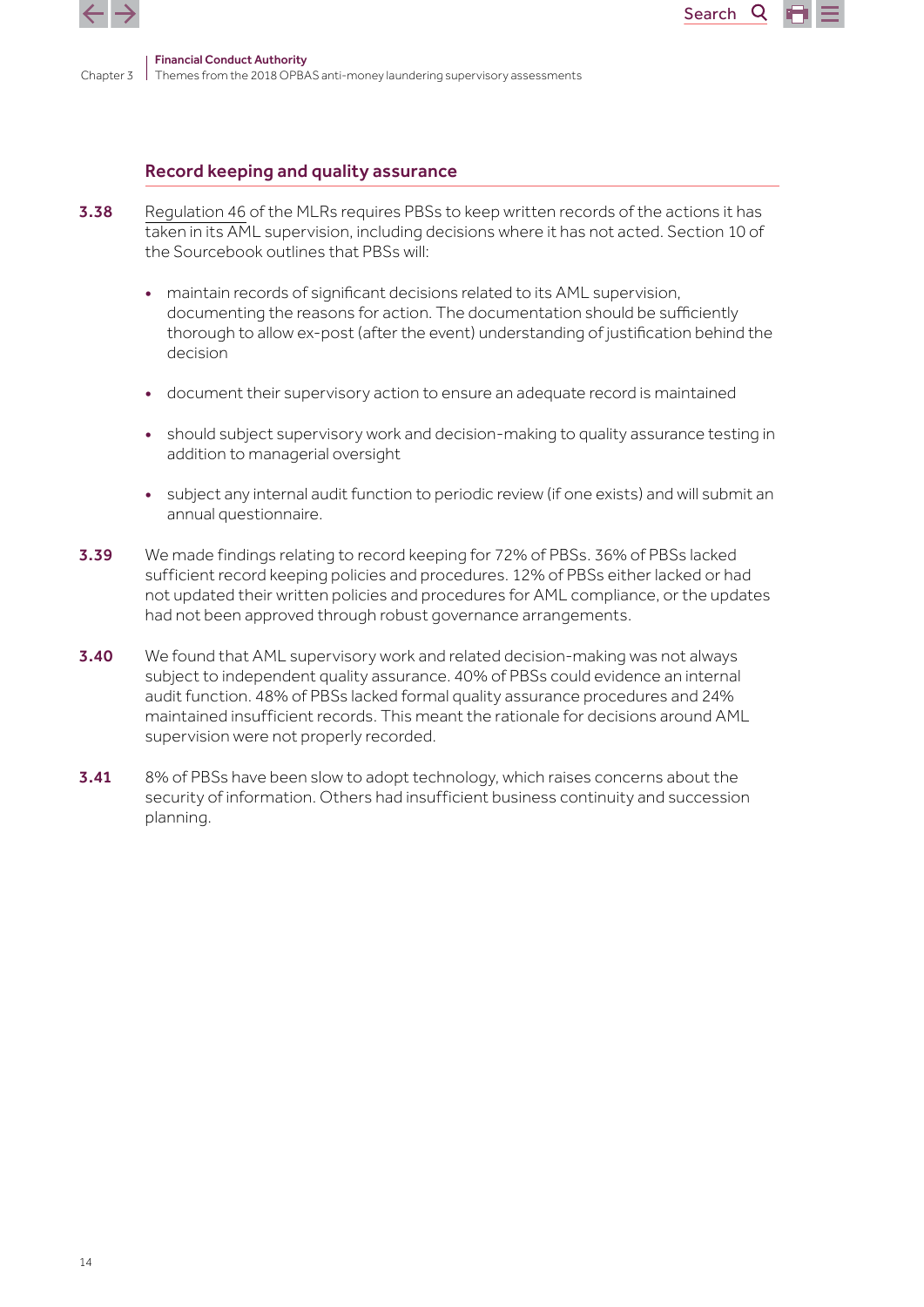<span id="page-14-0"></span>



#### Chapter 3 Themes from the 2018 OPBAS anti-money laundering supervisory assessments Financial Conduct Authority

## 4 Next steps

- **4.1** We have asked all PBSs to develop a suitable strategy to address our findings through individual plans. We will be monitoring how these strategies are implemented over the coming months. We will formally contact PBSs on a regular basis to ensure they meet the deadlines and follow up with them to ensure they are suitably addressing ongoing actions.
- 4.2 The information presented in this report supports our ongoing assessment of PBSs and how effectively they are supervising their members' compliance with AML and CTF measures. We are considering key areas that we have identified in our supervisory plans for 2019.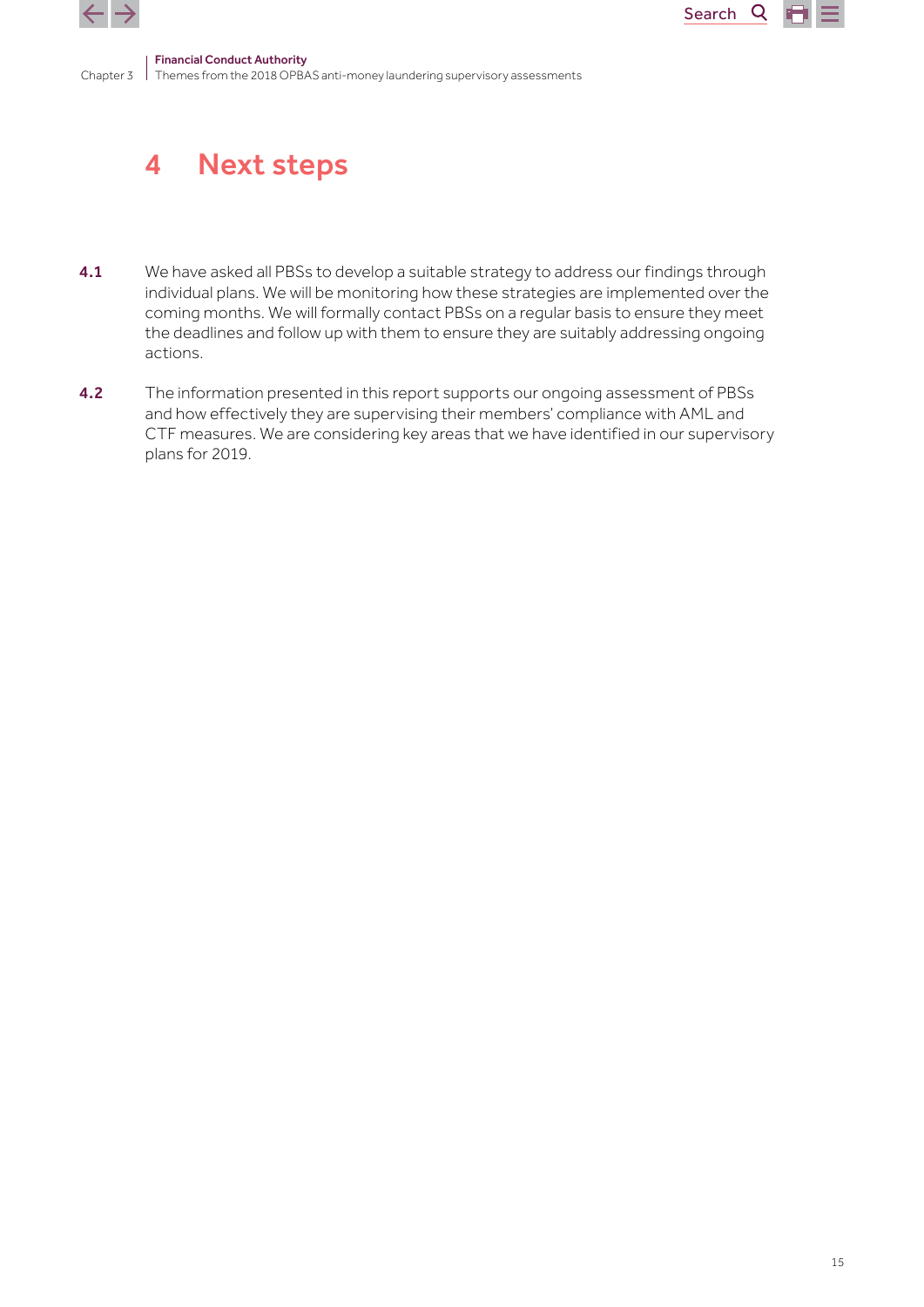<span id="page-15-0"></span>

## Annex 1

1. During 2018, OPBAS assessed 22 PBS (25 including those with delegated regulatory functions, CILEx Regulation, Bar Standards Board and Solicitors Regulation Authority). They cover a wide range of professions across the accounting and legal sectors:

Search

Q

- Association of Accounting Technicians
- Association of Chartered Certified Accountants
- Association of International Accountants
- Association of Taxation Technicians
- Chartered Institute of Legal Executives/ CILEx Regulation
- Chartered Institute of Management Accountants
- Chartered Institute of Taxation
- Council for Licensed Conveyancers
- Faculty of Advocates
- Faculty Office of the Archbishop of Canterbury
- General Council of the Bar / Bar Standards Board
- General Council of the Bar of Northern Ireland
- Insolvency Practitioners Association
- Institute of Certified Bookkeepers
- Institute of Chartered Accountants in England and Wales
- Institute of Chartered Accountants in Ireland
- Institute of Chartered Accountants of Scotland
- Institute of Financial Accountants
- International Association of Bookkeepers
- Law Society / Solicitors Regulation Authority
- Law Society of Northern Ireland
- Law Society of Scotland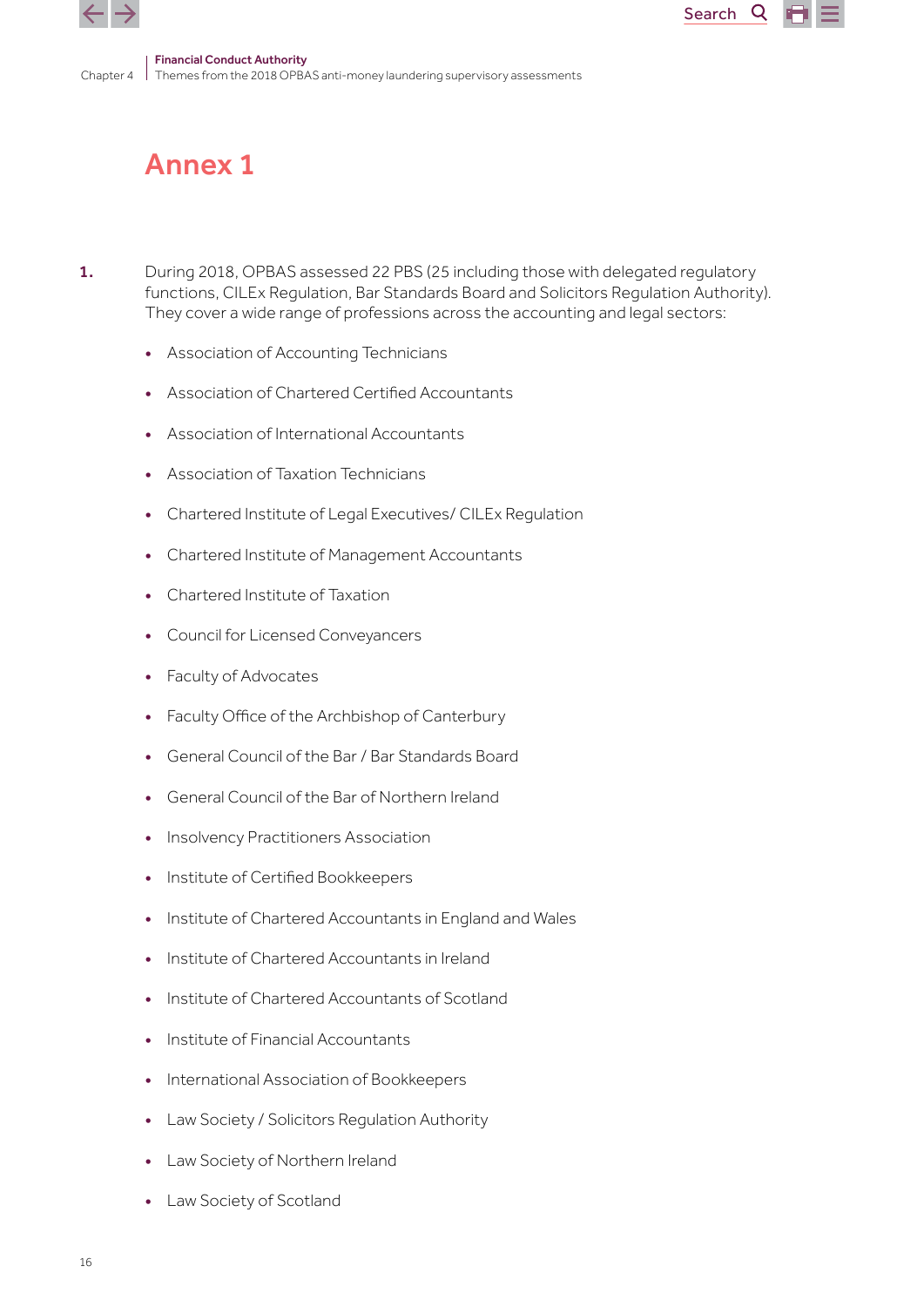

Annex 1

2. Before each supervisory visit, we asked each PBS to respond to an information request. The information they provided gave us a better understanding of the PBS, its structure, the sectors it supervises and the risks associated with it. We used this information to tailor and inform our approach for each on-site visit to ensure this time was used effectively.

Search<sub>Q</sub>

- 3. Our on-site assessments generally consisted of interviews, system walkthroughs and file reviews.
- 4. We used interviews to ask both general and tailored questions about what AML policies, systems and controls the PBS had in place.
- 5. We asked PBSs to make staff working in their AML supervisory framework available for these interviews. This included both senior and more junior staff, and those from different departments. This gave us a range of different perspectives and painted a fuller picture of the PBS's AML supervision.
- 6. System walkthroughs and assessing PBSs' supervisory records helped us understand how systems and controls operated in practice. We supplemented these with reviews of real-life cases where they had been implemented. This allowed us to make a fair assessment of the effectiveness of the PBSs' AML supervisory approach.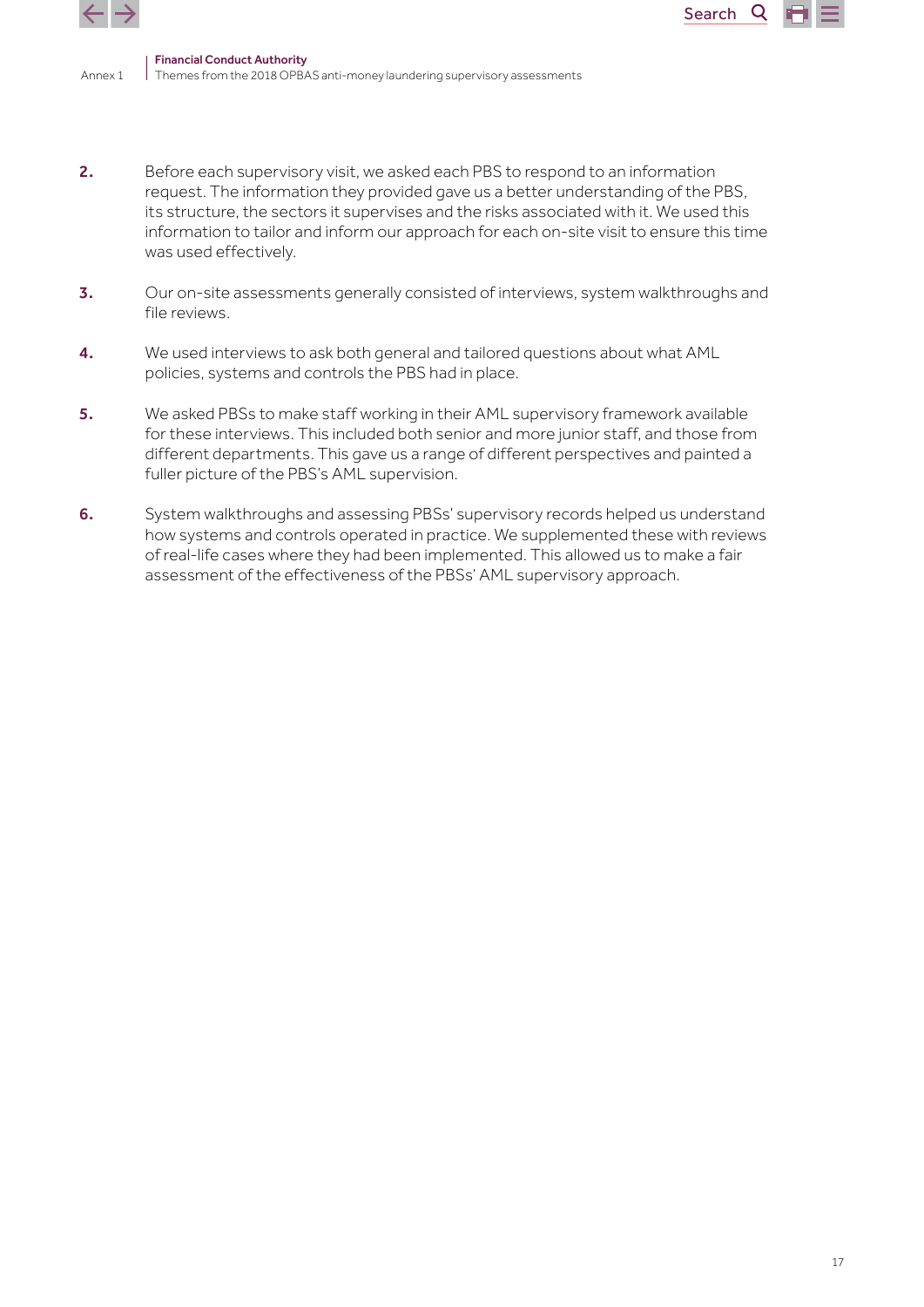<span id="page-17-0"></span>Annex 1



Financial Conduct Authority

Themes from the 2018 OPBAS anti-money laundering supervisory assessments

## Annex 2 **Glossary**

| <b>Conflict of interest</b><br>concerns                 | refers to instances where conflicts of interest had not<br>been adequately identified and/or there was a lack of<br>conflict of interest policies and procedures and/or a lack of<br>lay representation on relevant committees |
|---------------------------------------------------------|--------------------------------------------------------------------------------------------------------------------------------------------------------------------------------------------------------------------------------|
| Lack of adequate resource<br>for AML                    | refers to instances where a PBS did not have adequate<br>resource to undertake supervisory functions to the<br>standard required by the MLRs                                                                                   |
| Lack of a clear allocation of<br>responsibility for AML | refers to instances where there was confusion within a<br>PBS as to who was responsible for the exercise of that<br>function                                                                                                   |
| <b>Lack of a consolidated AML</b><br>policy             | refers to instances where AML supervisory policy was not<br>codified and recorded appropriately                                                                                                                                |
| <b>Lack of engagement</b>                               | is where there was lack of engagement with law<br>enforcement including local police and the National Crime<br>Agency                                                                                                          |
| <b>Lack of knowledge</b><br>of MLRO                     | is where staff were unaware of the nominated officer in<br>their body to whom they should report suspicious activity                                                                                                           |
| <b>Lack of MLRO/nominated</b><br>officer                | is where there was no nominated officer or that there was<br>a lack of understanding about what the role entailed                                                                                                              |
| Lack of intelligence policy                             | is where PBSs lacked internal policies on the handling of<br>intelligence which could discourage other bodies to share<br>intelligence with them                                                                               |
| <b>Lack of quality assurance</b>                        | is where there was a lack of sufficient oversight or quality<br>assurance relating to AML decision-making                                                                                                                      |
| <b>Lack of senior</b><br>management engagement          | refers to identified instances of senior management not<br>being aware of the ML risk of their supervised population<br>and not being privy to key AML decisions being made                                                    |
| <b>Relevant PBSs</b>                                    | means the PBSs who have regulatory functions and were<br>assessed on all aspects of our Sourcebook                                                                                                                             |
| <b>SAR/whistleblowing</b><br>training                   | is where operational staff were unaware or unsure of<br>how they should report suspicious activity and/or of<br>how to handle disclosures from whistleblowers seeking<br>anonymity                                             |
| <b>Whistleblowing policies</b>                          | is where there was a lack of internal and external<br>whistleblowing policies                                                                                                                                                  |